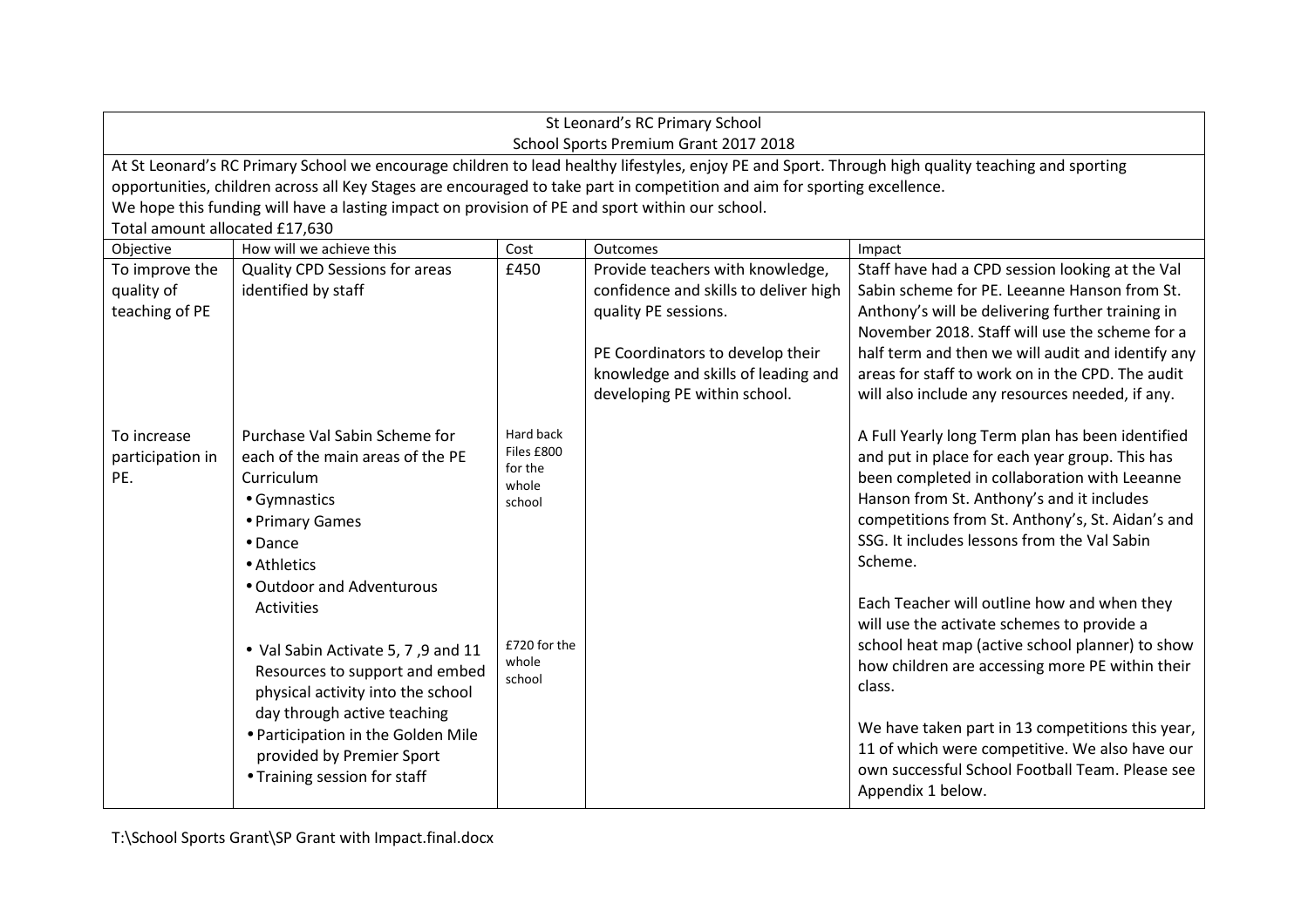| To provide<br>sport related<br>after school<br>clubs | <b>School Football Team</b><br>training/matches                                                                                                                  | £370  | Pupils have access to after school<br>clubs led by specialist coaches and<br>opportunities to access clubs<br>outside of school.<br>Opportunities for pupils to<br>participate in competition against<br>other schools. | A written report by the PE Coordinators includes<br>evidence of attendance at sports festivals,<br>success etc. (See Appendix 1 below).<br>Appendix 2 below shows the sport related after<br>school clubs.                                                                                                                                                                                                                                                                                                                                       |
|------------------------------------------------------|------------------------------------------------------------------------------------------------------------------------------------------------------------------|-------|-------------------------------------------------------------------------------------------------------------------------------------------------------------------------------------------------------------------------|--------------------------------------------------------------------------------------------------------------------------------------------------------------------------------------------------------------------------------------------------------------------------------------------------------------------------------------------------------------------------------------------------------------------------------------------------------------------------------------------------------------------------------------------------|
|                                                      | Purchase of PE Equipment for<br>curriculum PE and lunchtime<br>activities. Additional lunchtime<br>resources and storage for the<br>Outdoor area Reception / Yr1 | £1216 |                                                                                                                                                                                                                         | Storage has been purchased for the<br>Reception/Outdoor Area and is being used for<br>Physical equipment to increase both fine and<br>gross motor skills. Waterproofs have also been<br>ordered for some Reception children, so they<br>can access activities suited to their physical<br>development all year round.                                                                                                                                                                                                                            |
|                                                      | Basket Ball Hoops for the Hall<br>Installation by Gentoo                                                                                                         | £?    | Trained sports leaders (KS2)<br>Pupils have access to Gifted and<br>Talented and disability sports<br>events.                                                                                                           | Children have increased their ability to score in<br>the basketball hoop and have improved their<br>agility and precision. They have also been used<br>for sensory breaks for children with SEN and this<br>has enabled children to become independent in<br>their skills.<br>More lunch time resources are needed, and we<br>would like to have outdoor games painted onto<br>the yard. Once a Play Leader has been identified<br>as working over lunch time, we will be able to<br>order resources as appropriate and train sports<br>leaders. |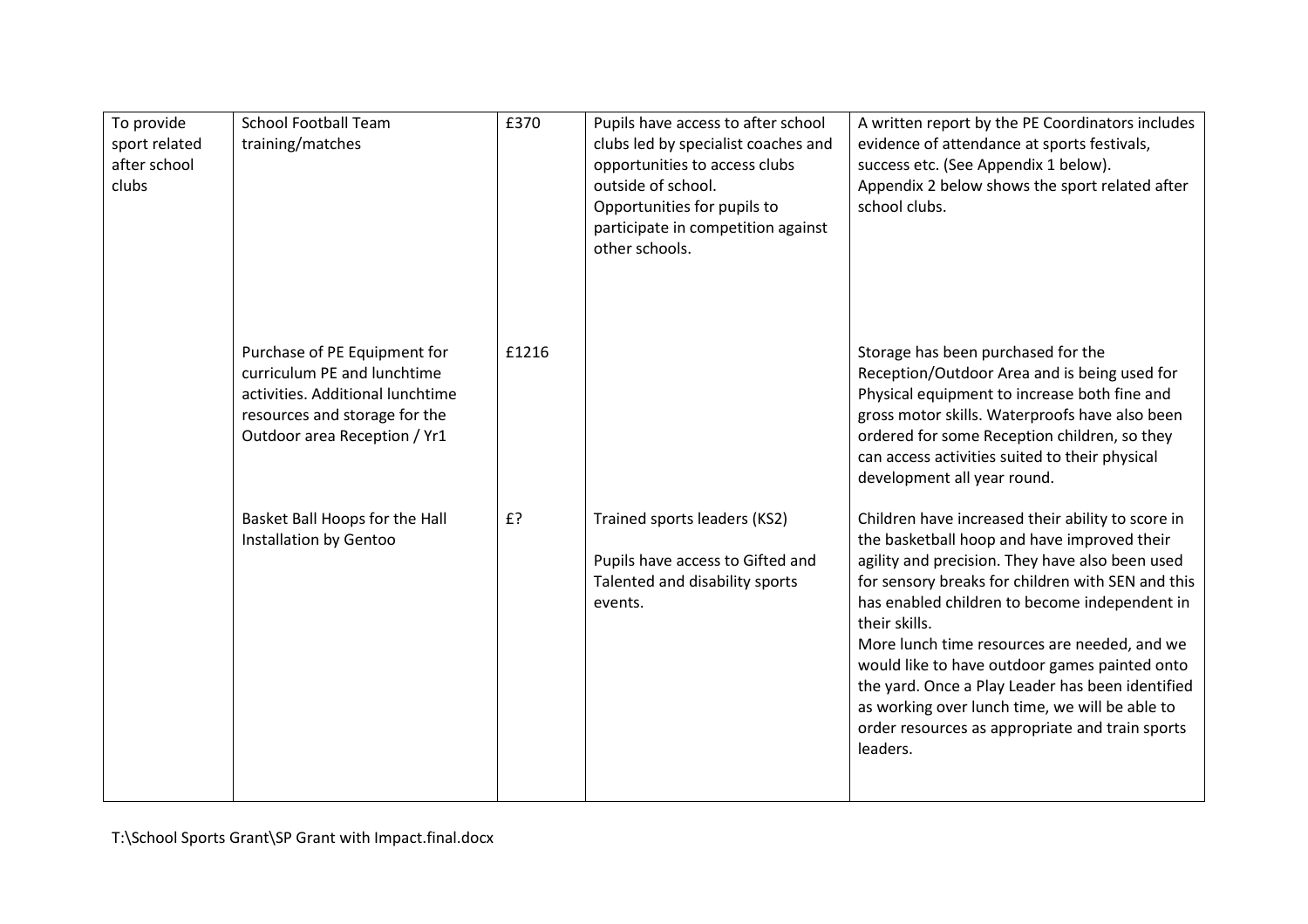| Football Goals from Sainsbury's<br><b>Vouchers Scheme</b><br>football kits<br>Additional goals and footballs                                                                                                                                                                                                                                                                                                                                  | Free<br>Sainsbury's<br>£225<br>£568 |                                    | There are goals for outdoor use by the whole<br>school and also more to use for our School<br>Football Team. We also have our own football<br>kits and footballs.                                                                                                                                                                                                                                                                                                                                                                                                              |
|-----------------------------------------------------------------------------------------------------------------------------------------------------------------------------------------------------------------------------------------------------------------------------------------------------------------------------------------------------------------------------------------------------------------------------------------------|-------------------------------------|------------------------------------|--------------------------------------------------------------------------------------------------------------------------------------------------------------------------------------------------------------------------------------------------------------------------------------------------------------------------------------------------------------------------------------------------------------------------------------------------------------------------------------------------------------------------------------------------------------------------------|
| 1 full day or 2 half days of an<br>experienced PE Specialist's time<br>Which can be used to<br>Develop a plan regarding the use of the<br><b>Sports Fund</b><br><b>Explore the PE Quality Mark</b><br>Support for PE Coordinators to prepare<br>reports for governors regarding Sport<br><b>Premium Funding</b><br>Access to: A fully organised annual<br>programme of competitions,<br>tournaments and festivals via<br>St Anthony's Academy | £500                                | ST. Anthony's Deanery Partnership. | A Full Yearly Long Term plan has been identified<br>and put in place for each year group. This has<br>been completed in collaboration with Leeanne<br>Hanson from St. Anthony's and it includes<br>competitions from St. Anthony's, St. Aidan's and<br>SSG. It includes lessons from the Val Sabin<br>Scheme linked to the competitions offered by<br>out Deanery Partnership.<br>A member of staff from St. Anthony's has<br>offered to take children to competitions for free<br>on her days off timetable, if we are unable to do<br>so as part of our Deanery Partnership. |
| Transport<br>Provide transport to and from<br>events in order to increase<br>participation<br>Extra buses to events to provide<br>further opportunities to<br>compete<br>Taxis for small teams to travel to<br>disability events eg Sportsability                                                                                                                                                                                             | £743                                |                                    | Children have attended many competitions that<br>have needed transport and you can read more<br>in Appendix 1 below.                                                                                                                                                                                                                                                                                                                                                                                                                                                           |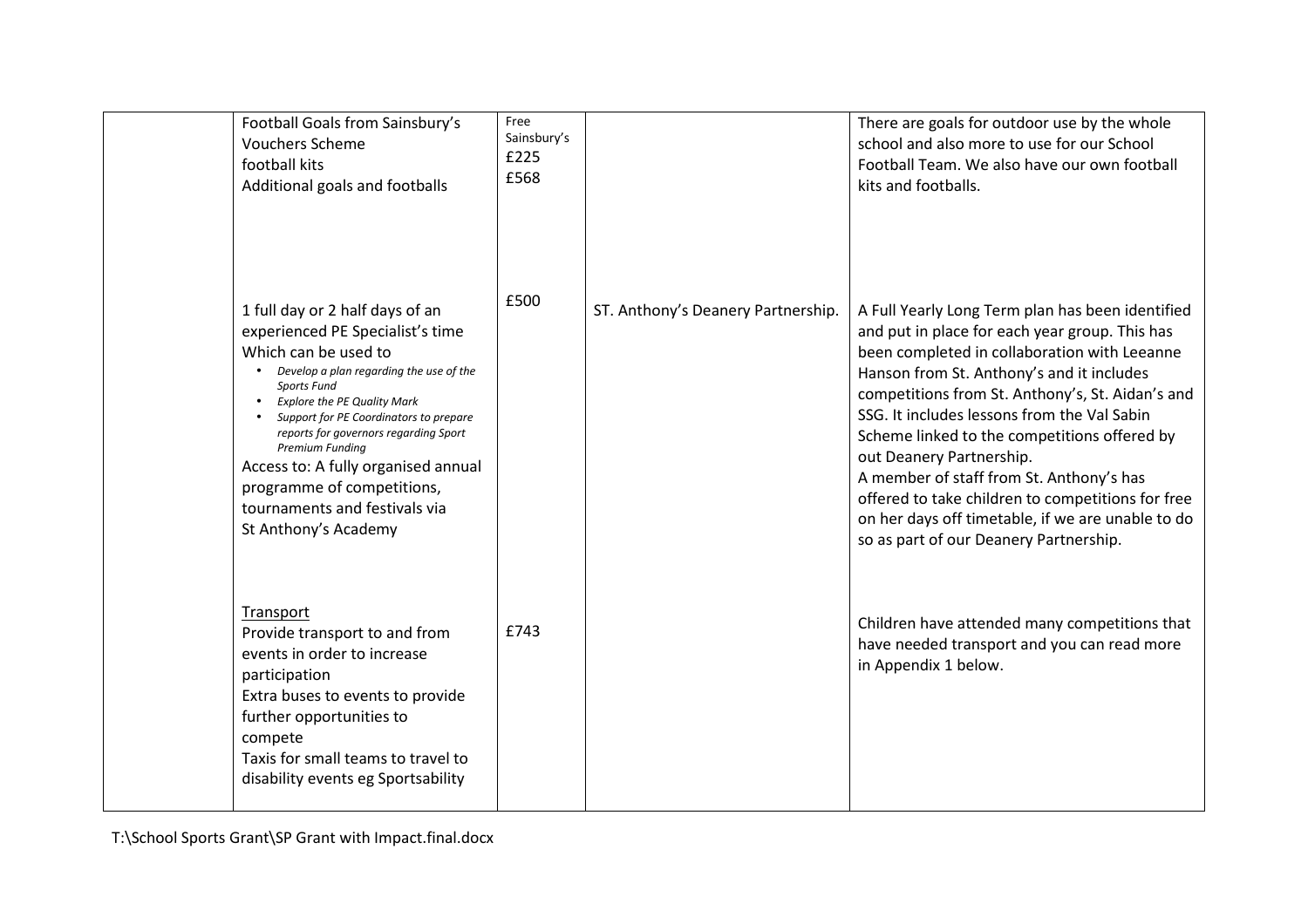| To increase     | <b>Intra-school Competitions</b>     | £6620 | Opportunities for pupils to          | Premier Sports Coaches have attended school        |
|-----------------|--------------------------------------|-------|--------------------------------------|----------------------------------------------------|
| opportunity for | Premier Sports Coach to come into    |       | participate in competition against   | twice a week all year to increase the              |
| competition     | school to implement 3 half days of   |       | other schools.                       | competition within lessons and extend our          |
| within lessons. | House competitions (House System     |       |                                      | competitive element both within and against        |
|                 | Proposed for the Summer Term).       |       | PE Coordinators to develop their     | other schools. PE coordinators have monitored      |
|                 | This will children an opportunity to |       | knowledge and skills of leading and  | staff and their own CPD with having worked         |
| To further      | take a leadership role as house      |       | developing PE within school.         | alongside and observed coaches delivering          |
| extend a        | captain                              |       |                                      | quality PE to all classes.                         |
| competitive     |                                      |       | All year groups able to benefit from | Children have had access to National curriculum    |
| element to the  | Encourages children to focus on      |       | working with specialist coaches to   | expectations as well as fencing, curling and       |
| PE provision    | school games values self-belief,     |       | broaden the range of sports they     | archery with lessons linked to the school games    |
| both within     | participation, determination,        |       | experience.                          | values: self-belief, participation, determination, |
| school and      | respect, passion, team work linked   |       |                                      | respect, passion, team work linked to our          |
| against other   | to our Golden Rules, School Values   |       | Embed sport and being physically     | Golden Rules, School Values and Building           |
| schools         | and Building Learning Power          |       | active as a cultural norm in order   | Learning Power.                                    |
|                 |                                      |       | to encourage participation in        | House points have only been used for Sports        |
|                 |                                      |       | activities                           | Day activities and we have not yet introduced      |
|                 |                                      |       |                                      | Houses and House Captains across the school.       |
|                 |                                      |       |                                      |                                                    |
|                 | Golden Mile                          | £250  |                                      | The Golden Mile was introduced at the              |
|                 |                                      |       |                                      | beginning of the year and has become well          |
|                 |                                      |       |                                      | embedded within our school and has become a        |
|                 |                                      |       |                                      | cultural norm. The children gain miles and         |
|                 |                                      |       |                                      | compare against each other and classes can         |
|                 |                                      |       |                                      | compare the number of miles too.                   |
|                 |                                      |       |                                      |                                                    |
|                 |                                      |       |                                      | We have taken part in 13 competitions this year,   |
|                 |                                      |       |                                      | 11 of which were competitive. We also have our     |
|                 |                                      |       |                                      | own successful School Football Team. Please see    |
|                 |                                      |       |                                      | Appendix 1 below.                                  |
|                 |                                      |       |                                      |                                                    |
|                 |                                      |       |                                      |                                                    |
|                 |                                      |       |                                      |                                                    |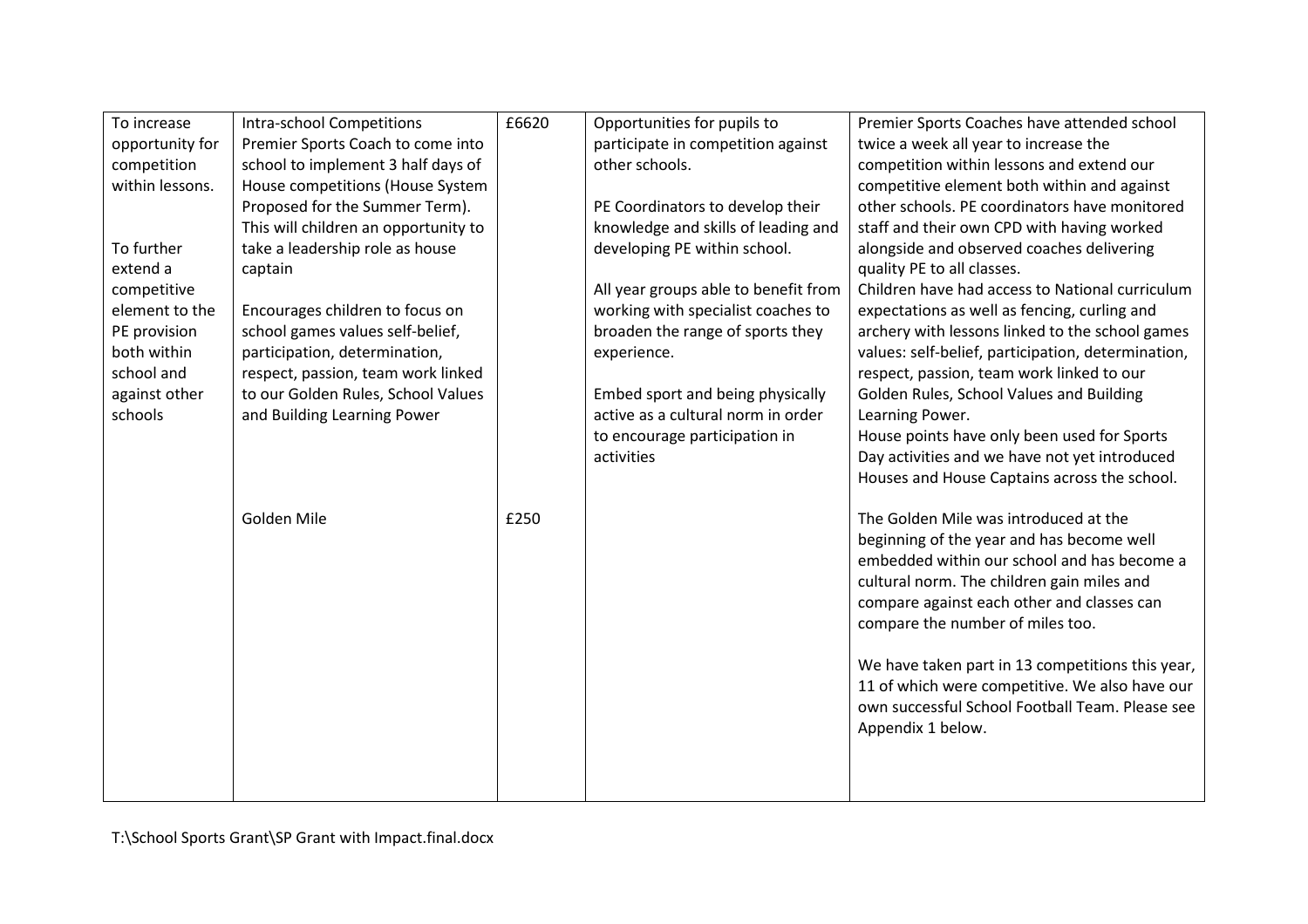| To provide a<br>wider<br>range of after /<br>out of school<br>activities for all<br>children | Change for life<br>A 12 week after school club<br>targeting less active children<br>and those who can find it hard to<br>access sport | £621  | Higher number of pupils take part<br>in extra-curricular sport activities<br>Access to sport for less able in a<br>secure environment | Change for life had a positive effect with ch and<br>increased activity among less active children.<br>This was completed with an adult at lunchtimes.                                                                                                                                                                                                                                                                      |
|----------------------------------------------------------------------------------------------|---------------------------------------------------------------------------------------------------------------------------------------|-------|---------------------------------------------------------------------------------------------------------------------------------------|-----------------------------------------------------------------------------------------------------------------------------------------------------------------------------------------------------------------------------------------------------------------------------------------------------------------------------------------------------------------------------------------------------------------------------|
| To promote<br>active<br>healthy<br>lifestyles                                                | Lunchtime club<br>Lunchtime Activity Support<br>Assistant (to develop focused<br>activity sessions during lunchtime)                  | £1710 | Education about healthy lifestyles<br>and importance of exercise                                                                      | Premier Sports have completed 1xsession per<br>week in addition to Change for Life to increase<br>physical activity and promote healthy lifestyles<br>and the importance of exercise.<br>We are looking to recruit a Lunchtime Activity<br>Support Assistant who will focus on active PE<br>sessions during lunchtimes additional to Change<br>for Life and Premier Sports. This will be included<br>on next year's budget. |
|                                                                                              | Derwent Hill Staff Cover for 5 Days                                                                                                   | £2030 |                                                                                                                                       | Derwent hill was a success with only 2 Year 6<br>children not in attendance. Whilst at Derwent<br>Hill, staff observed and encouraged all children<br>to complete all activities and found all children<br>to be engaged in each indoor and outdoor<br>sporting opportunities.                                                                                                                                              |
|                                                                                              | After school clubs                                                                                                                    | £450  |                                                                                                                                       | Our additional after school clubs have been<br>successful too. Please see attached information<br>at the end of this document: Appendix 2.<br>Additional information: Our breakfast club has a<br>range of physical activities for ch to access both<br>indoors and outdoors in all weathers.                                                                                                                               |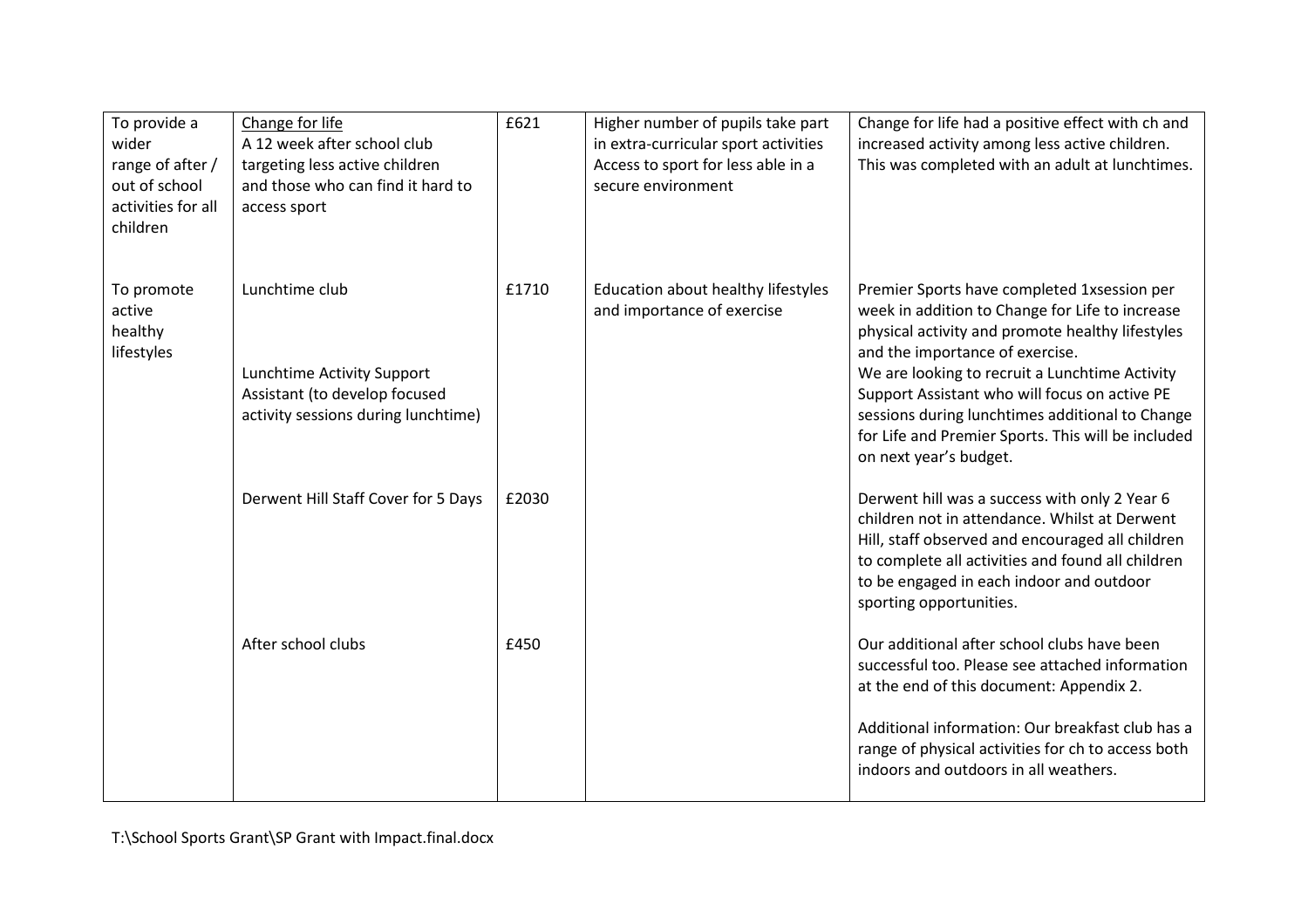| Swimming     | To provide top up sessions for Yr6 | £350    | More children achieving their 25m. | 27 out of 31 Year 6 children have reached their |
|--------------|------------------------------------|---------|------------------------------------|-------------------------------------------------|
|              | children and provide additional    |         |                                    | 25m.                                            |
|              | swimming provision targeted to     |         |                                    |                                                 |
|              | pupils not able to meet the        |         |                                    |                                                 |
|              | swimming requirements of the       |         |                                    |                                                 |
|              | national curriculum.               |         |                                    |                                                 |
| <b>TOTAL</b> |                                    | £17,828 |                                    |                                                 |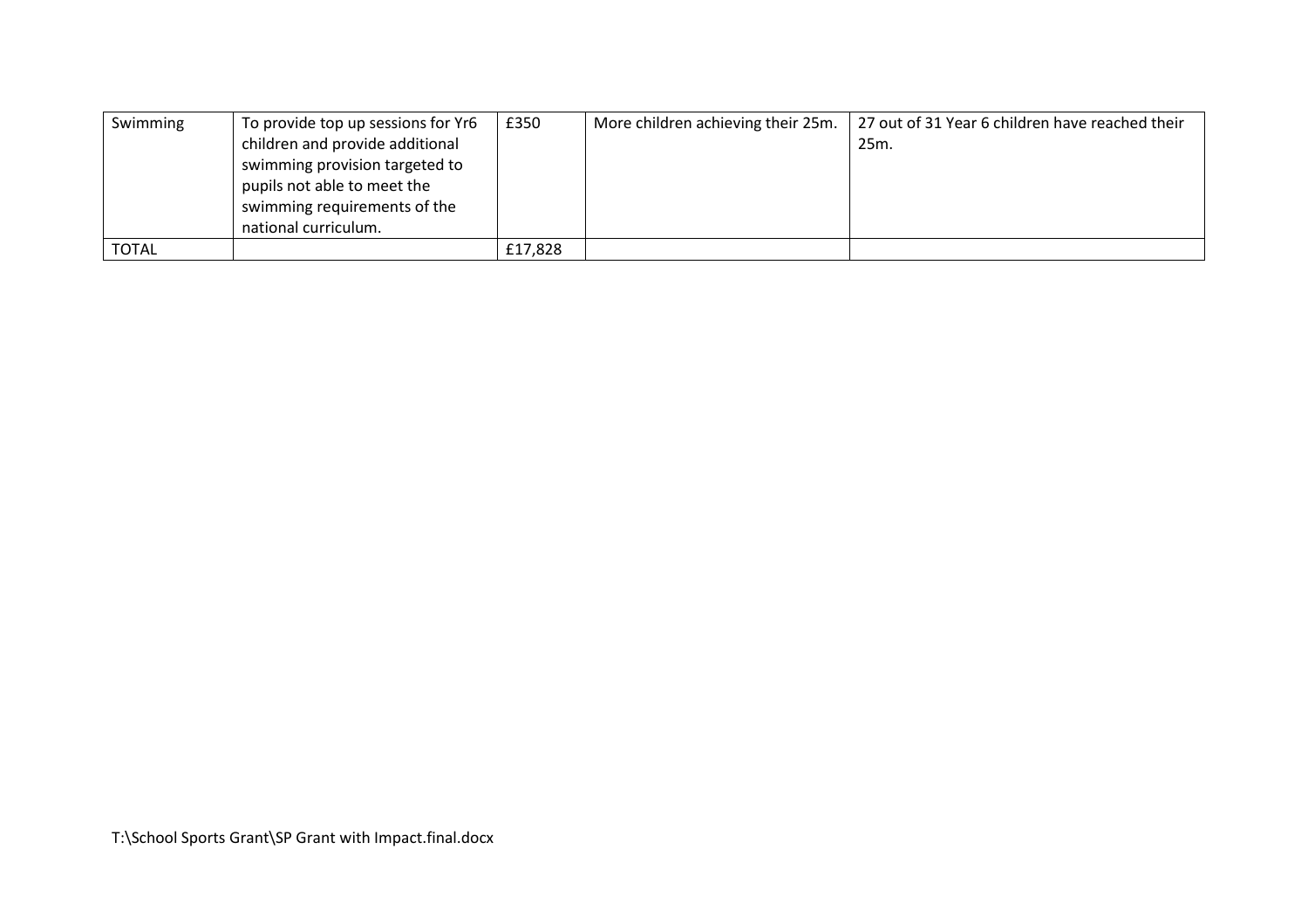## Appendix 1

St. Anthony's Girls Catholic Academy Intra School Competitions

Football –Year 5-10 children (2nd)

Quicksticks hockey –Year 3- 6 children (2nd)

Quicksticks hockey- Year 4- 6 children (3rd)

Teddy bears Olympics- Year 1-20 children

Teddy bears Olympics- Year 2- 31 children

Tennis- Year 3- 6 children (1st)

Tennis- Year 4- 6 children (3rd)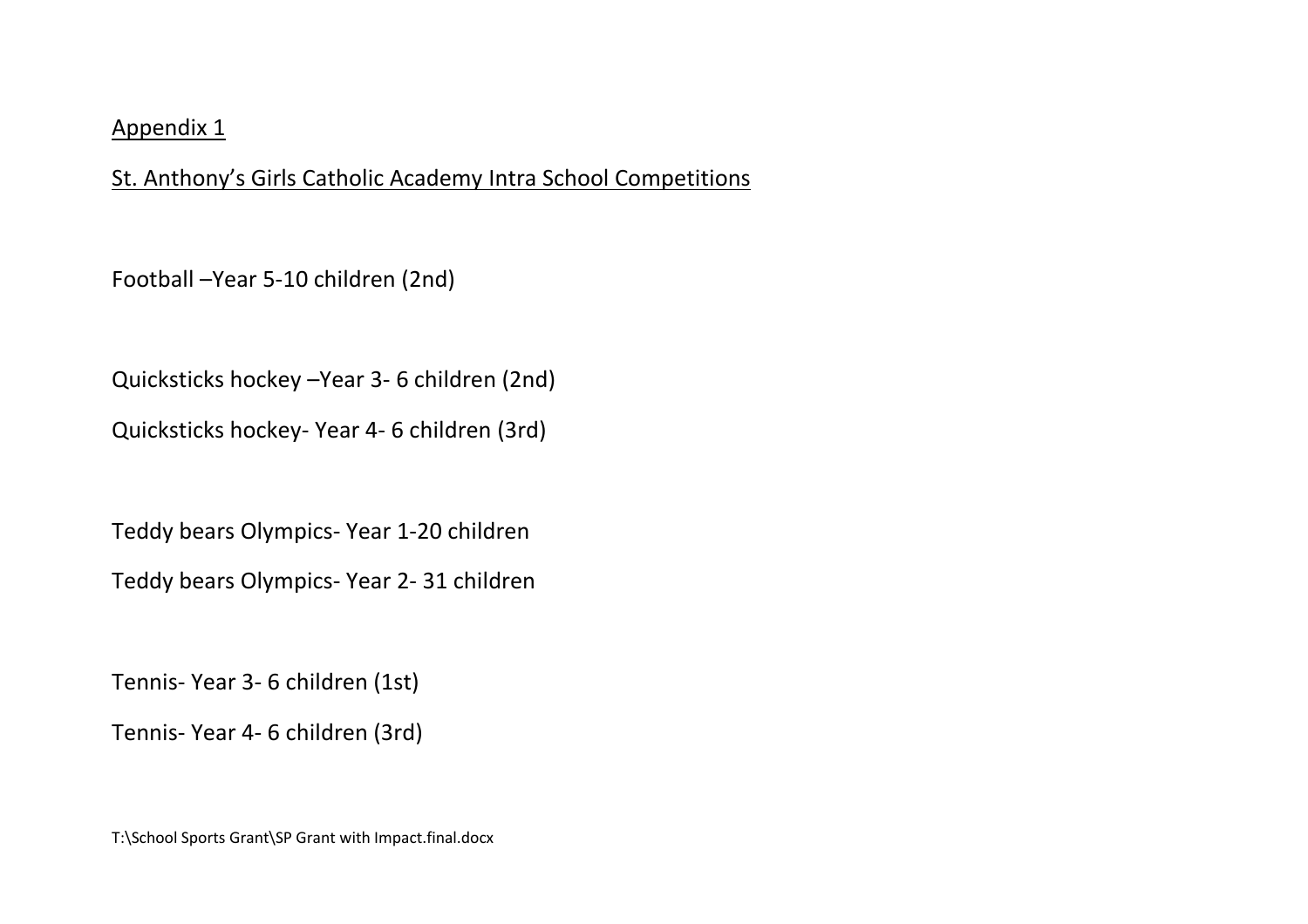Sports day-Year 6- 30 children (2nd and 8th)

Rounders- Year 6- 10 children (1st)

## Football tournaments

Girls world cup tournament-7 girls from Y5 + Y6 (runners up)

World cup tournament-7 children from Y5 + Y6 (runners up)

Vision for Education World cup tournament-7 children from Y4 +Y5 (runners up)

7 a side league-7 children from Y5 + Y6 (3rd)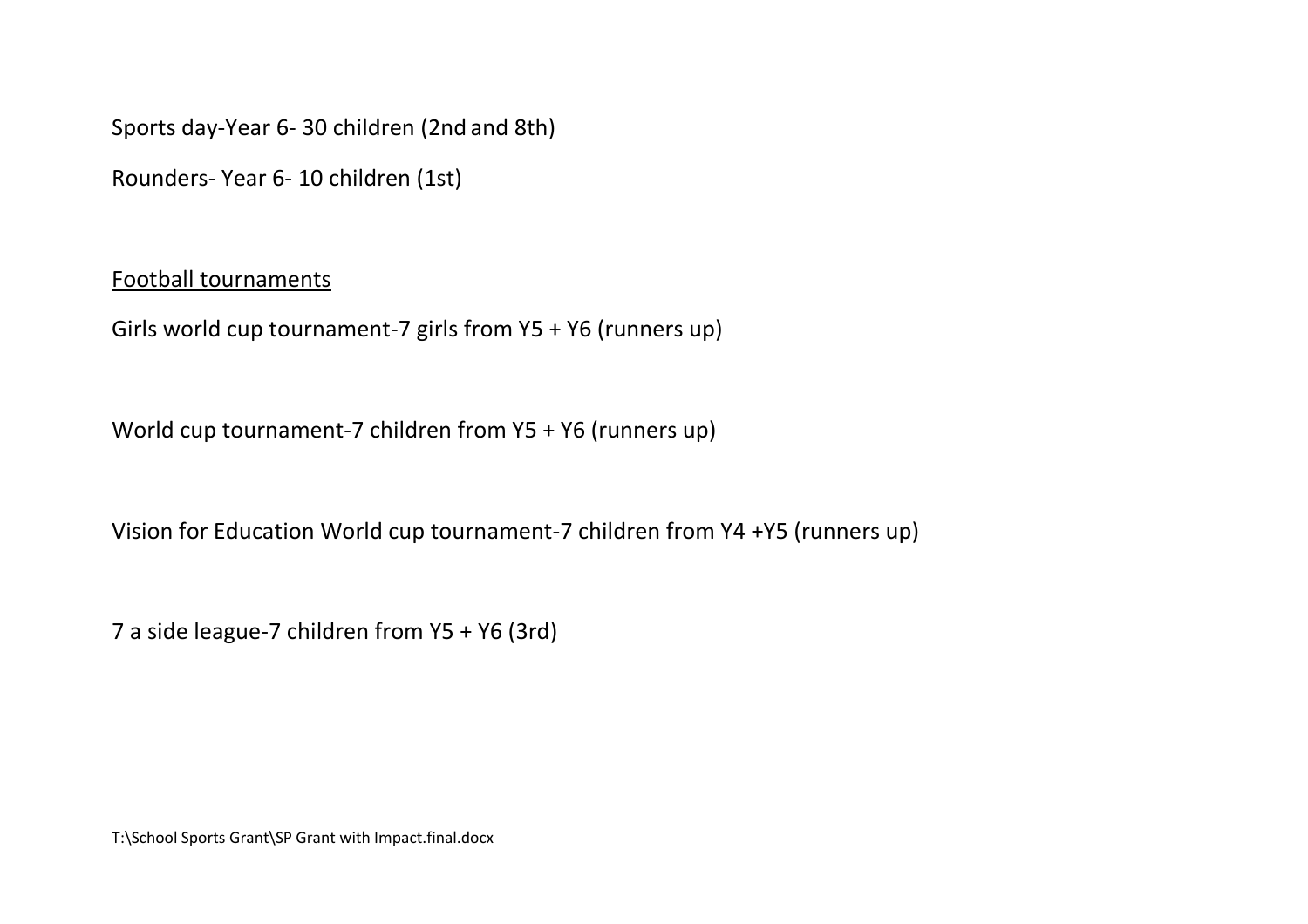## Appendix 2

## After School Clubs

| <b>Term</b> | <b>Club</b>         | <b>Class</b> | <b>Number of</b> | Girls          | <b>Boys</b>    |
|-------------|---------------------|--------------|------------------|----------------|----------------|
|             |                     |              | attendees        |                |                |
| Autumn      | Gymnastics          | Reception    | $\overline{4}$   | $\overline{4}$ | $\mathbf 0$    |
| Autumn      | Gymnastics          | Year 1       | 9                | 9              | $\overline{0}$ |
| Autumn      | Gymnastics          | Year 2       | 8                | 8              | $\overline{0}$ |
| Autumn      | <b>KS1 Football</b> | Year 1       | 13               | $\overline{4}$ | 9              |
| Autumn      | <b>KS1 Football</b> | Year 2       | 9                | $\overline{0}$ | 9              |
| Autumn      | <b>KS2 Football</b> | Year 3       | 6                | $\mathbf{1}$   | 5              |
| Autumn      | <b>KS2 Football</b> | Year 4       | $\overline{7}$   | $\overline{0}$ | $\overline{7}$ |
| Autumn      | <b>KS2 Football</b> | Year 5       | $\overline{7}$   | $\overline{0}$ | $\overline{7}$ |
| Autumn      | <b>KS2 Football</b> | Year 6       | $\overline{2}$   | $\overline{2}$ | $\overline{0}$ |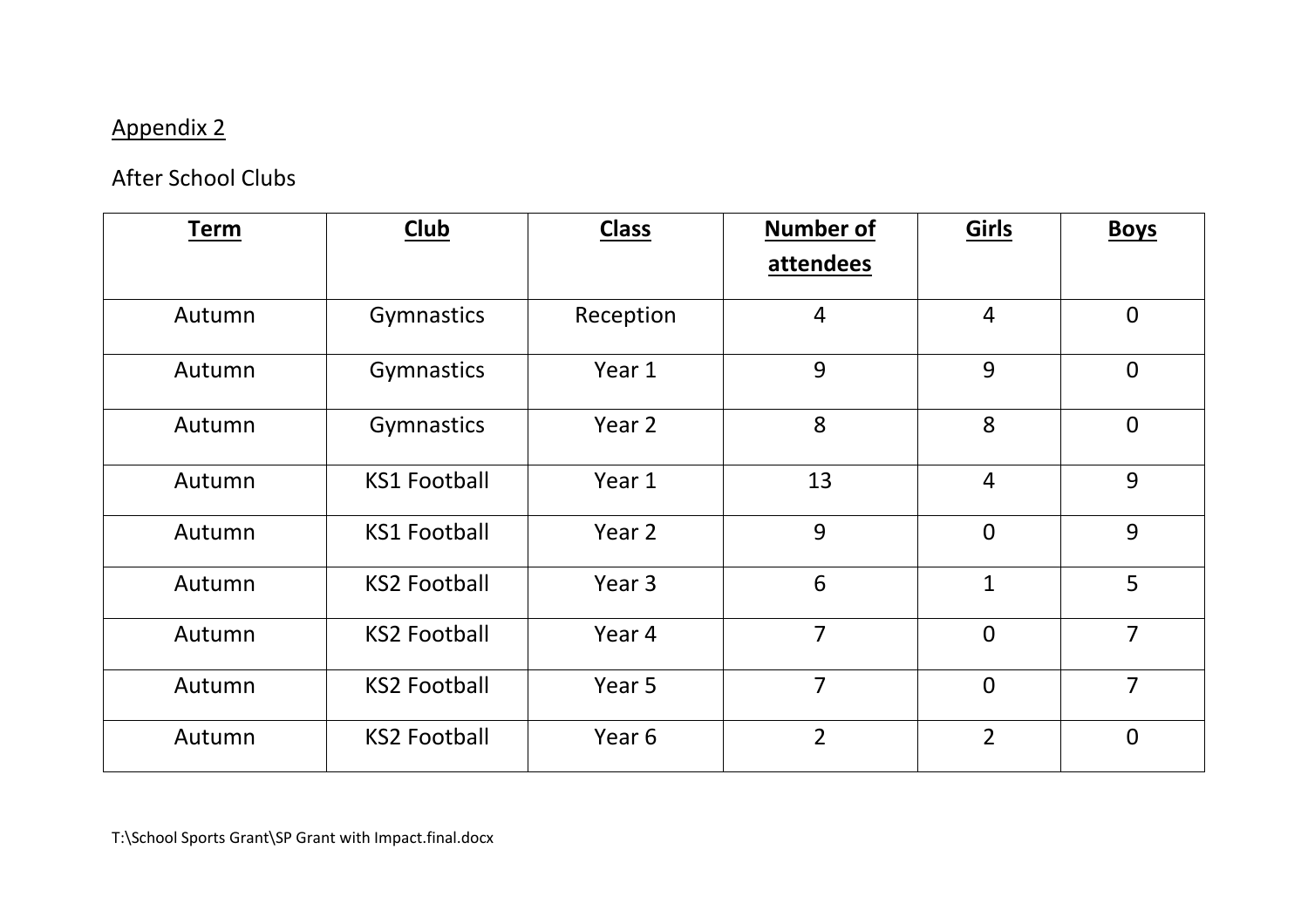| Spring/Summer | School football<br>Team | Year 5 | $\overline{4}$ | $\mathbf{1}$   | $\overline{3}$ |
|---------------|-------------------------|--------|----------------|----------------|----------------|
| Spring/Summer | School football<br>Team | Year 6 | 10             | $\overline{3}$ | $\overline{7}$ |
| <b>Spring</b> | <b>KS1 Football</b>     | Year 1 | 16             | 6              | 10             |
| Spring        | <b>KS1 Football</b>     | Year 2 | 9              | $\overline{0}$ | 9              |
| Spring        | <b>KS2 Football</b>     | Year 3 | $\overline{7}$ | $\mathbf{1}$   | 6              |
| <b>Spring</b> | <b>KS2 Football</b>     | Year 4 | 9              | $\overline{0}$ | 9              |
| <b>Spring</b> | <b>KS2 Football</b>     | Year 5 | 10             | $\mathbf{1}$   | 9              |
| Spring        | <b>KS1 Football</b>     | Year 6 | $\overline{3}$ | $\overline{3}$ | $\overline{0}$ |
| Summer        | <b>KS1 Football</b>     | Year 1 | 9              | $\overline{2}$ | $\overline{7}$ |
| Summer        | <b>KS1 Football</b>     | Year 2 | 12             | $\mathbf 0$    | 12             |
| Summer        | <b>KS2 Football</b>     | Year 3 | 6              | $\mathbf{1}$   | 5              |